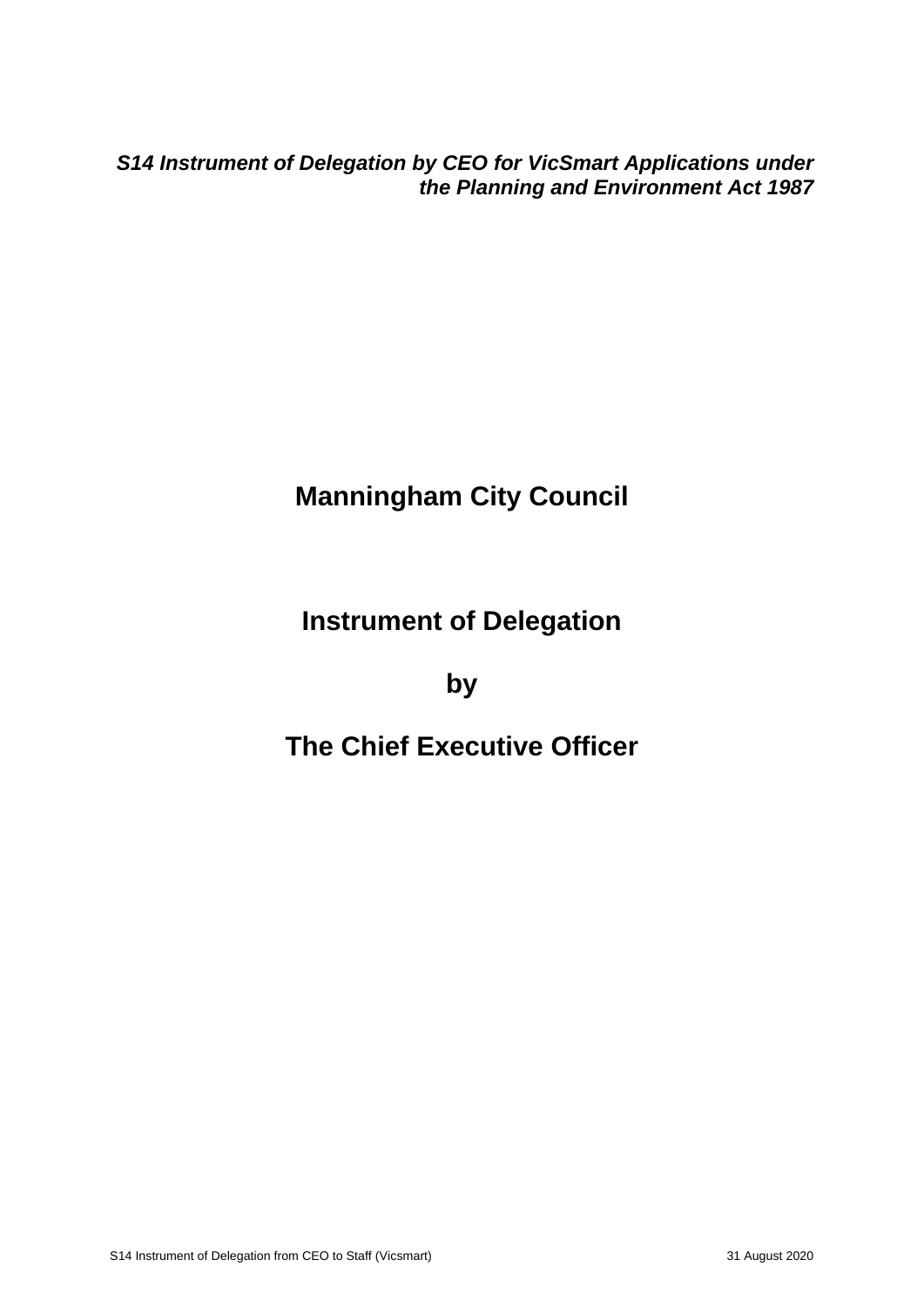#### **Instrument of Delegation by CEO for VicSmart Applications under the** *Planning and Environment Act* **1987**

In exercise of the power conferred by s 47(2) of the *Local Government Act 2020* and s 188 of the *Planning and Environment Act 1987*, I, as Chief Executive Officer of Manningham City Council and the responsible authority for the administration and enforcement of the Manningham Planning Scheme as set out in cl 72.01 of that scheme, by this Instrument of Delegation -

- 1. delegate each duty and/or function and/or power respectively described in column 1 of the Schedule (and summarised in column 2 of the Schedule) to the member of Council staff holding, acting in or performing the duties of the office or position respectively described in column 3 of the Schedule;
- 2. record that a reference in the Schedule to:

**AOSP means Administrative Officer Statutory Planning CCC means Coordinator City Compliance CP means Coordinator Statutory Planning CSOSP means Customer Service Officer Statutory Planning DCPC means Director City Planning and Community GMAC means Group Manager Approvals and Compliance MSP1 means Manager Statutory Planning OCSP means Office Coordinator Statutory Planning PIO means Planning Investigations Officer PP means Principal Planner SO means Subdivision Officer SPAA means Statutory Planning Appeals Advisor SPIO means Senior Planning Investigations Officer SPCO Senior Planning Compliance Officer TP Town Planner TLPC Team Leader Planning Compliance**

- 3. declare that this Instrument of Delegation
	- 3.1 comes into force immediately upon its execution;
	- 3.2 remains in force until varied or revoked; and
	- 3.3 is subject to any conditions and limitations set out in paragraph 4, and in the Schedule;
- 4. declare that the delegate must not determine the issue, take the action or do the act or thing if the determining of the issue, the taking of the action or the doing of the act or thing cannot be the subject of a lawful delegation, whether on account of s 188 *Planning and Environment Act 1987* or otherwise.

**This Instrument of Delegation** is dated 31 August 2020 and is made by the Chief Executive Officer.

**Signed** by the Chief Executive Officer of Council in the presence of:

) )

.......................................................................

**Witness**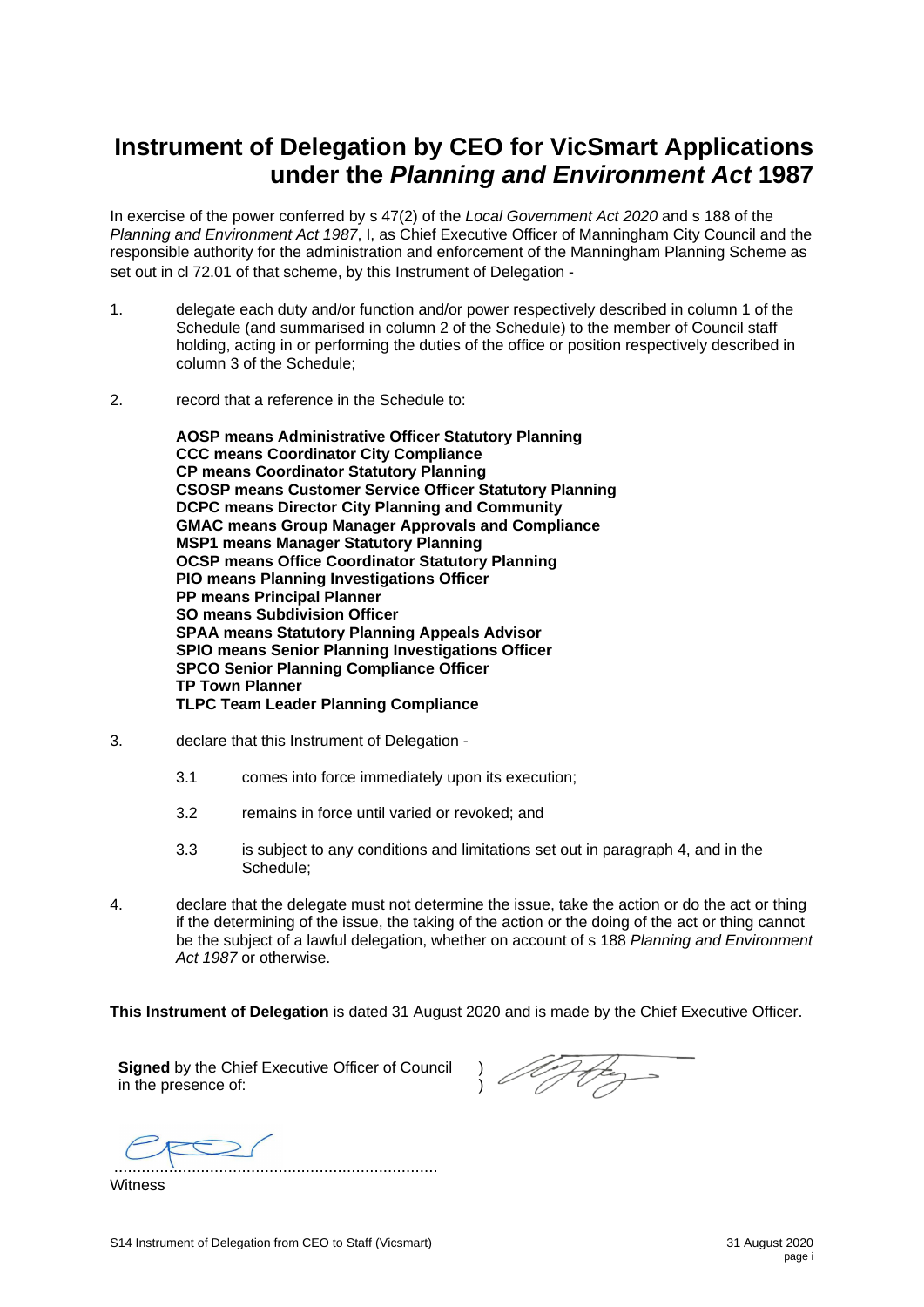## **SCHEDULE**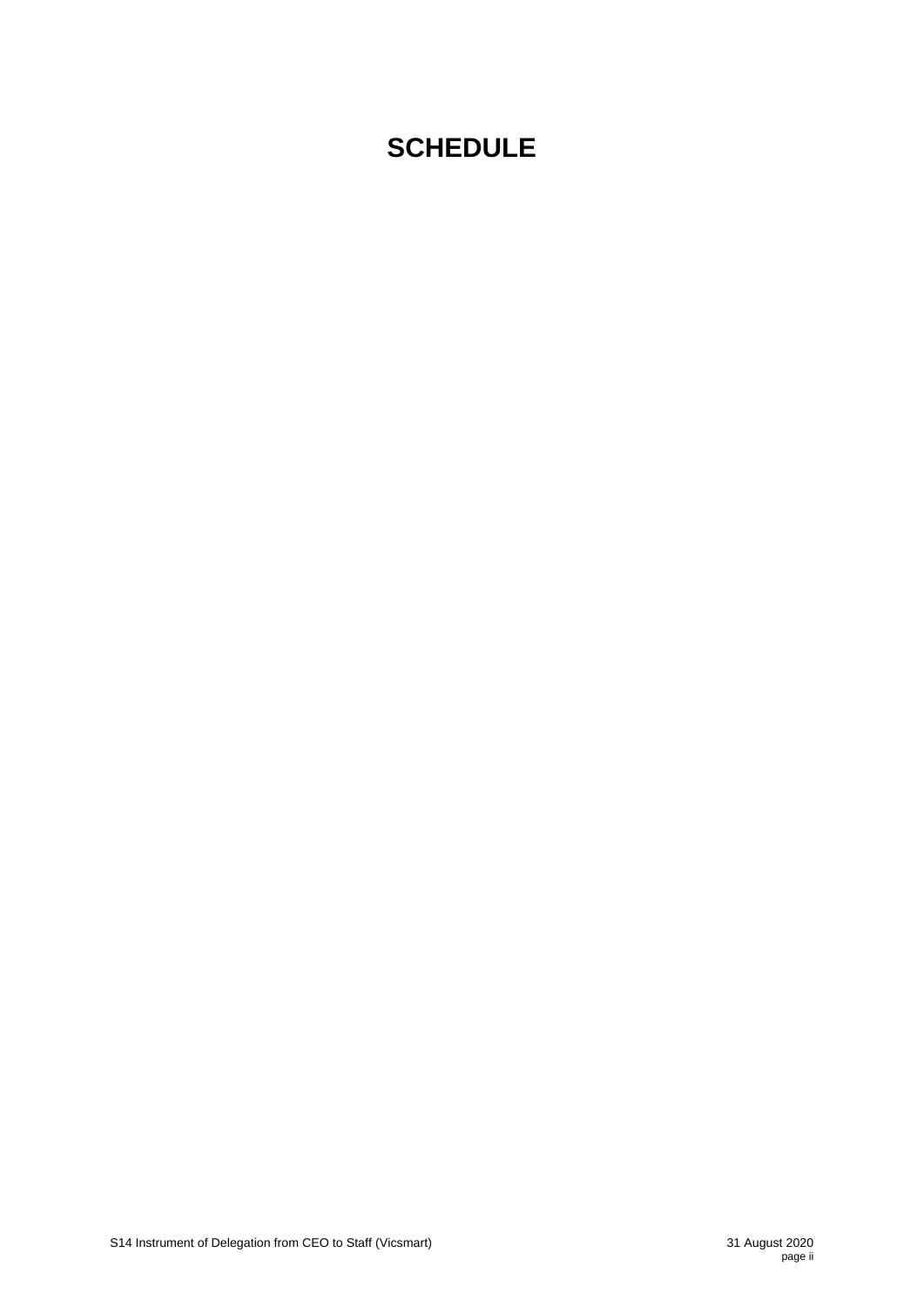#### **INDEX**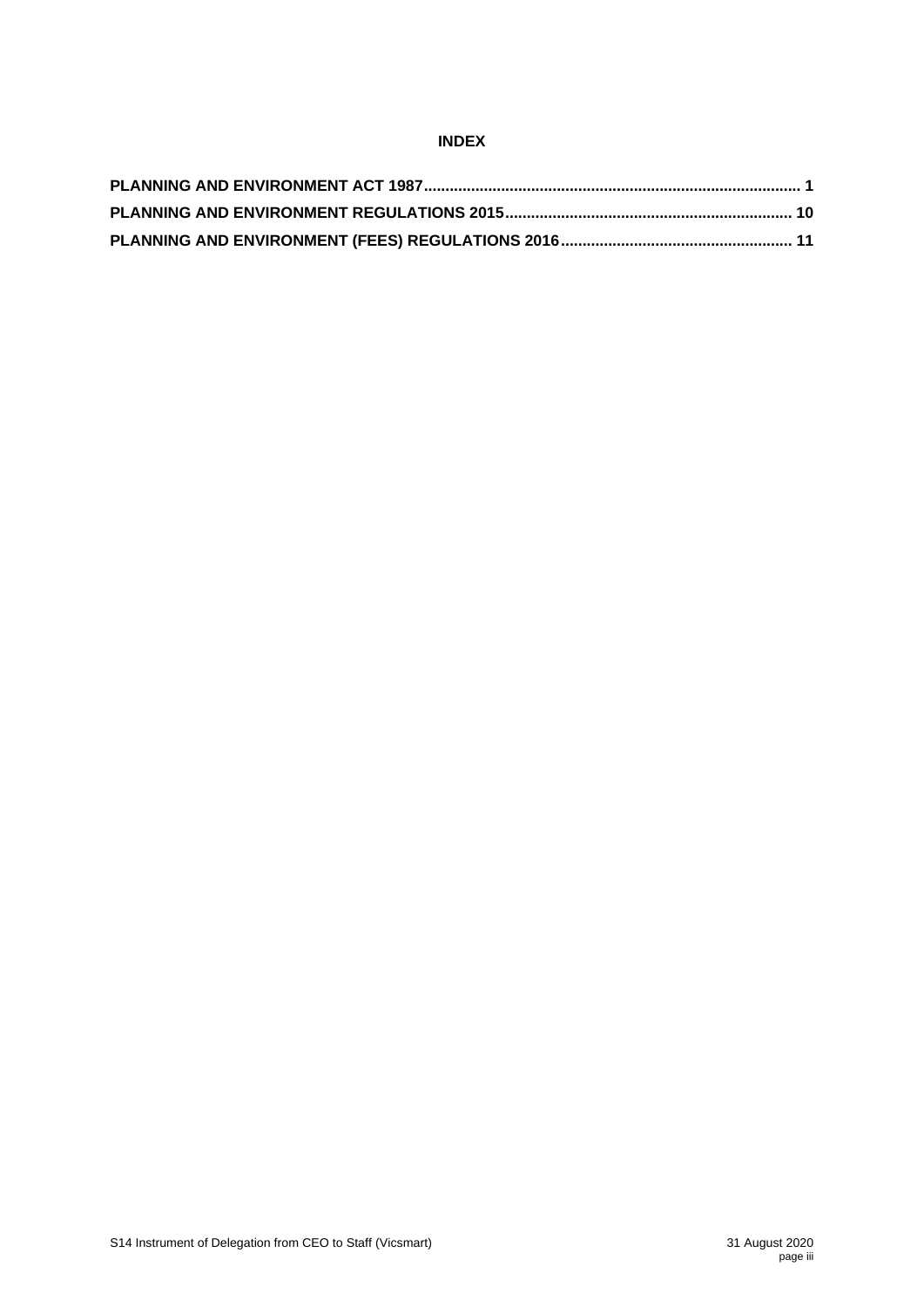| <b>PLANNING AND ENVIRONMENT ACT 1987</b> |                                                                                                                                                                 |                                                                        |                                                                                                         |
|------------------------------------------|-----------------------------------------------------------------------------------------------------------------------------------------------------------------|------------------------------------------------------------------------|---------------------------------------------------------------------------------------------------------|
| Column 1                                 | <b>Column 2</b>                                                                                                                                                 | <b>Column 3</b>                                                        | Column 4                                                                                                |
| <b>PROVISION</b>                         | <b>THING DELEGATED</b>                                                                                                                                          | <b>DELEGATE</b>                                                        | <b>CONDITIONS &amp; LIMITATIONS</b>                                                                     |
| s 50(4)                                  | Duty to amend application                                                                                                                                       | SO, TP, SPAA,<br>CP, PP, MSP1,<br>GMAC, DCPC                           |                                                                                                         |
| s 50(5)                                  | Power to refuse to amend application                                                                                                                            | CP, MSP1,<br>GMAC, DCPC                                                |                                                                                                         |
| s 50(6)                                  | Duty to make note of amendment to application in register                                                                                                       | AOSP, OCSP,<br>CSOSP, SO,<br>SPAA, TP, PP,<br>CP, MSP1,<br>GMAC, DCPC  |                                                                                                         |
| $s$ 50A(1)                               | Power to make amendment to application                                                                                                                          | SO, SPAA, TP,<br>CP, PP, MSP1,<br>GMAC, DCPC                           |                                                                                                         |
| $s$ 50A(3)                               | Power to require applicant to notify owner and make a declaration<br>that notice has been given                                                                 | SO, SPAA, TP,<br>CP, PP, MSP1,<br>GMAC, DCPC                           |                                                                                                         |
| s 50A(4)                                 | Duty to note amendment to application in register                                                                                                               | AOSP, OCSP,<br>CSOSP, SO,<br>TP, PP, CP,<br>MSP1, GMAC,<br><b>DCPC</b> |                                                                                                         |
| s 51                                     | Duty to make a copy of every application and the prescribed<br>information supplied in respect of the application available for<br>inspection                   | AOSP, OCSP,<br>CSOSP, SO,<br>TP, PP, CP,<br>MSP1, GMAC,<br><b>DCPC</b> |                                                                                                         |
| s 52(1)(ca)                              | Duty to give notice of the application to owners and occupiers of<br>land benefited by a registered restrictive covenant if may result in<br>breach of covenant | SO, SPAA, TP,<br>PP, CP, MSP1,<br>GMAC, DCPC                           | Notice requirements under s 52(1)(a), (b), (c)<br>and (d) are exempt<br>Other notice requirements apply |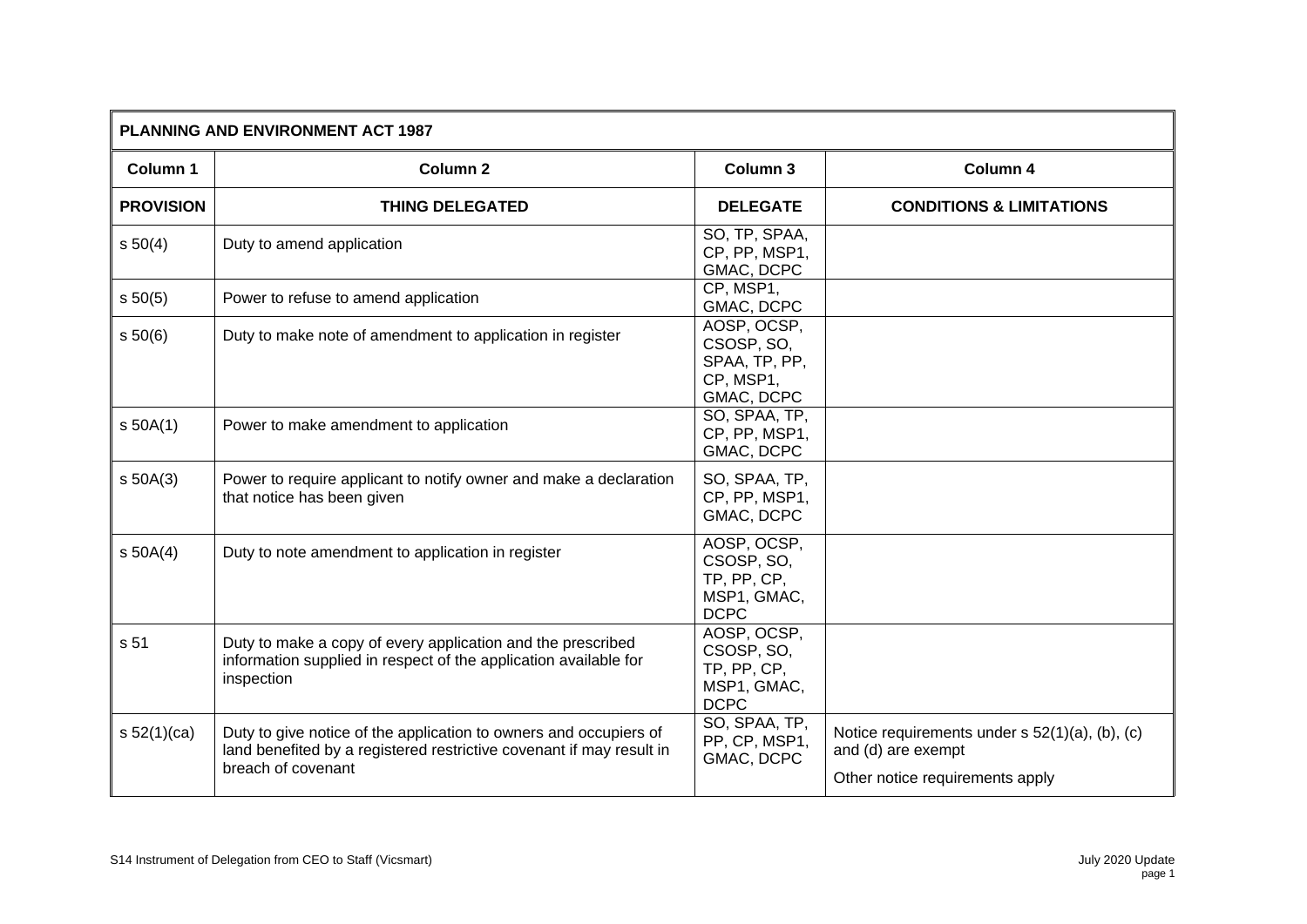| <b>PLANNING AND ENVIRONMENT ACT 1987</b> |                                                                                                                                                                              |                                              |                                                                                                                                               |
|------------------------------------------|------------------------------------------------------------------------------------------------------------------------------------------------------------------------------|----------------------------------------------|-----------------------------------------------------------------------------------------------------------------------------------------------|
| Column 1                                 | <b>Column 2</b>                                                                                                                                                              | <b>Column 3</b>                              | Column 4                                                                                                                                      |
| <b>PROVISION</b>                         | <b>THING DELEGATED</b>                                                                                                                                                       | <b>DELEGATE</b>                              | <b>CONDITIONS &amp; LIMITATIONS</b>                                                                                                           |
| s 52(1)(cb)                              | Duty to give notice of the application to owners and occupiers of<br>land benefited by a registered restrictive covenant if application is<br>to remove or vary the covenant | SO, SPAA, TP,<br>PP, CP, MSP1,<br>GMAC, DCPC | Notice requirements under $s$ 52(1)(a), (b), (c)<br>and (d) are exempt<br>Other notice requirements apply                                     |
| s 52(1AA)                                | Duty to give notice of an application to remove or vary a registered<br>restrictive covenant                                                                                 | SO, SPAA, TP,<br>CP, PP, MSP1,<br>GMAC, DCPC | Notice requirements under s 52(1)(a), (b), (c)<br>and (d) are exempt<br>Other notice requirements apply                                       |
| s 52(3)                                  | Power to give any further notice of an application where<br>appropriate                                                                                                      | SO, SPAA, TP,<br>CP, PP, MSP1,<br>GMAC, DCPC |                                                                                                                                               |
| s 53(1)                                  | Power to require the applicant to give notice under s 52(1) to<br>persons specified by it                                                                                    | SO, SPAA, TP,<br>CP, PP, MSP1,<br>GMAC, DCPC | Notice requirements under s 52(1)(a), (b), (c)<br>and (d) are exempt                                                                          |
| s 53(1A)                                 | Power to require the applicant to give the notice under s 52(1AA)                                                                                                            | SO, SPAA, TP,<br>CP, PP, MSP1,<br>GMAC, DCPC | Other notice requirements apply<br>Notice requirements under s 52(1)(a), (b), (c)<br>and (d) are exempt<br>Other notice requirements apply    |
| s 54(1)                                  | Power to require the applicant to provide more information                                                                                                                   | SO, SPAA, TP,<br>CP, PP, MSP1,<br>GMAC, DCPC | Note: delegates cannot require an applicant to<br>provide more information than what is listed in<br>schs $59 - 59.16$ of the planning scheme |
| s 54(1A)                                 | Duty to give notice in writing of information required under s 54(1)                                                                                                         | SO, SPAA, TP,<br>CP, PP, MSP1,<br>GMAC, DCPC | Note: delegates cannot require an applicant to<br>provide more information than what is listed in<br>schs $59 - 59.16$ of the planning scheme |
| s 54(1B)                                 | Duty to specify the lapse date for an application                                                                                                                            | SO, SPAA, TP,<br>CP, PP, MSP1,<br>GMAC, DCPC |                                                                                                                                               |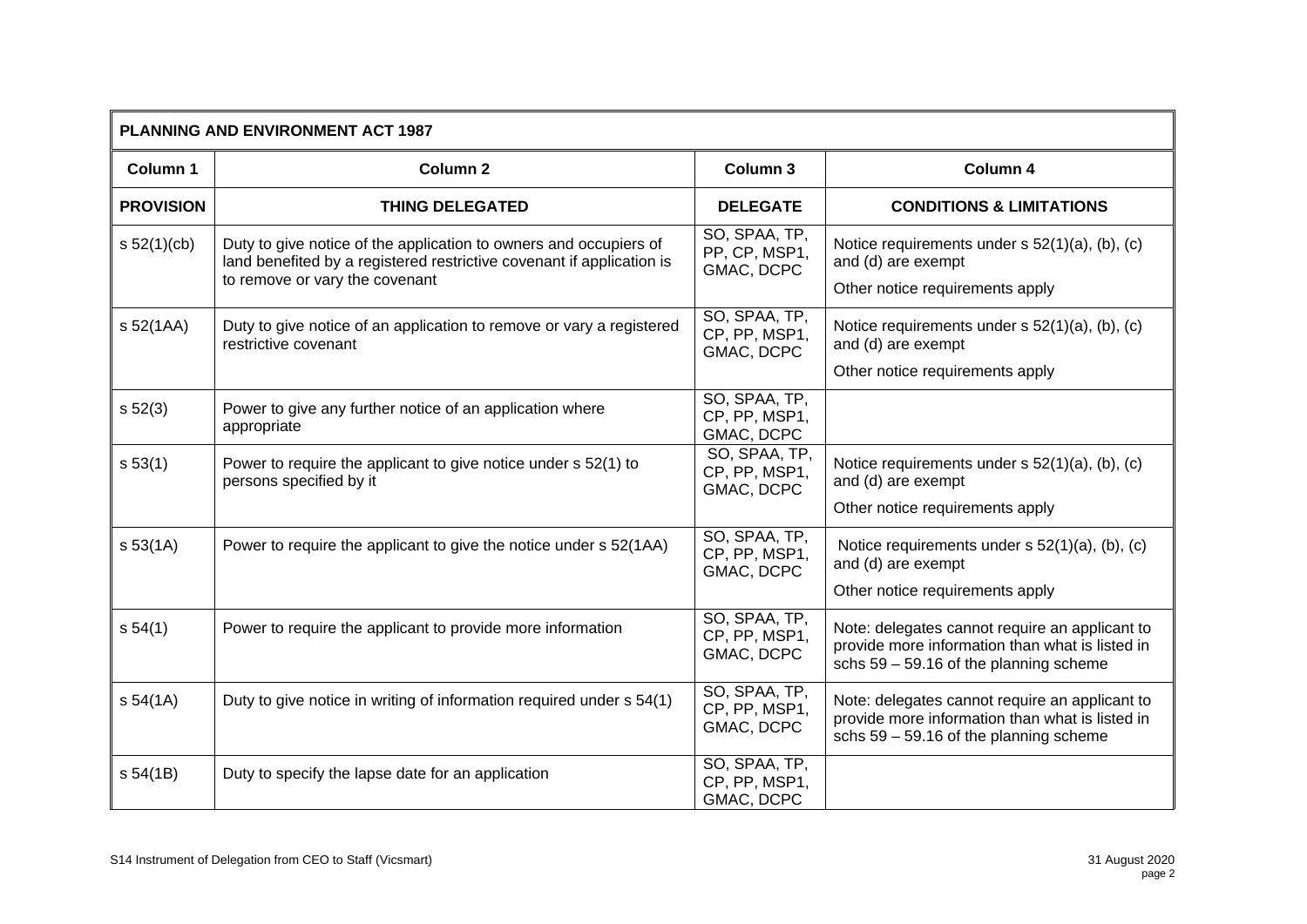| PLANNING AND ENVIRONMENT ACT 1987 |                                                                                                   |                                                                        |                                     |
|-----------------------------------|---------------------------------------------------------------------------------------------------|------------------------------------------------------------------------|-------------------------------------|
| Column 1                          | <b>Column 2</b>                                                                                   | Column 3                                                               | Column 4                            |
| <b>PROVISION</b>                  | <b>THING DELEGATED</b>                                                                            | <b>DELEGATE</b>                                                        | <b>CONDITIONS &amp; LIMITATIONS</b> |
| s 54A(3)                          | Power to decide to extend time or refuse to extend time to give<br>required information           | SO, SPAA, TP,<br>CP, PP, MSP1,<br>GMAC, DCPC                           |                                     |
| s 54A(4)                          | Duty to give written notice of decision to extend or refuse to extend<br>time under s 54A(3)      | SO, SPAA, TP,<br>CP, PP, MSP1,<br>GMAC, DCPC                           |                                     |
| s 57(2A)                          | Power to reject objections considered made primarily for<br>commercial advantage for the objector | MSP1, GMAC,<br><b>DCPC</b>                                             |                                     |
| s 57(3)                           | Function of receiving name and address of persons to whom notice<br>of decision is to go          | AOSP, OCSP,<br>CSOSP, SO,<br>SPAA, TP, CP,<br>PP, MSP1,<br>GMAC, DCPC  |                                     |
| s 57(5)                           | Duty to make available for inspection copy of all objections                                      | AOSP, OCSP,<br>CSOSP, SO,<br>SPAA, TP, PP,<br>CP, MSP1,<br>GMAC, DCPC  |                                     |
| S <sub>57A(4)</sub>               | Duty to amend application in accordance with applicant's request,<br>subject to s 57A(5)          | SO, SPAA, TP,<br>CP, PP, MSP1,<br>GMAC, DCPC                           |                                     |
| s 57A(5)                          | Power to refuse to amend application                                                              | CP, MSP1,<br>GMAC, DCPC                                                |                                     |
| s 57A(6)                          | Duty to note amendments to application in register                                                | AOSP, OCSP,<br>CSOSP, SO,<br>TP, PP, CP,<br>MSP1, GMAC,<br><b>DCPC</b> |                                     |
| S 57B(1)                          | Duty to determine whether and to whom notice should be given                                      | SO, SPAA, TP,<br>CP, PP, MSP1,<br>GMAC, DCPC                           |                                     |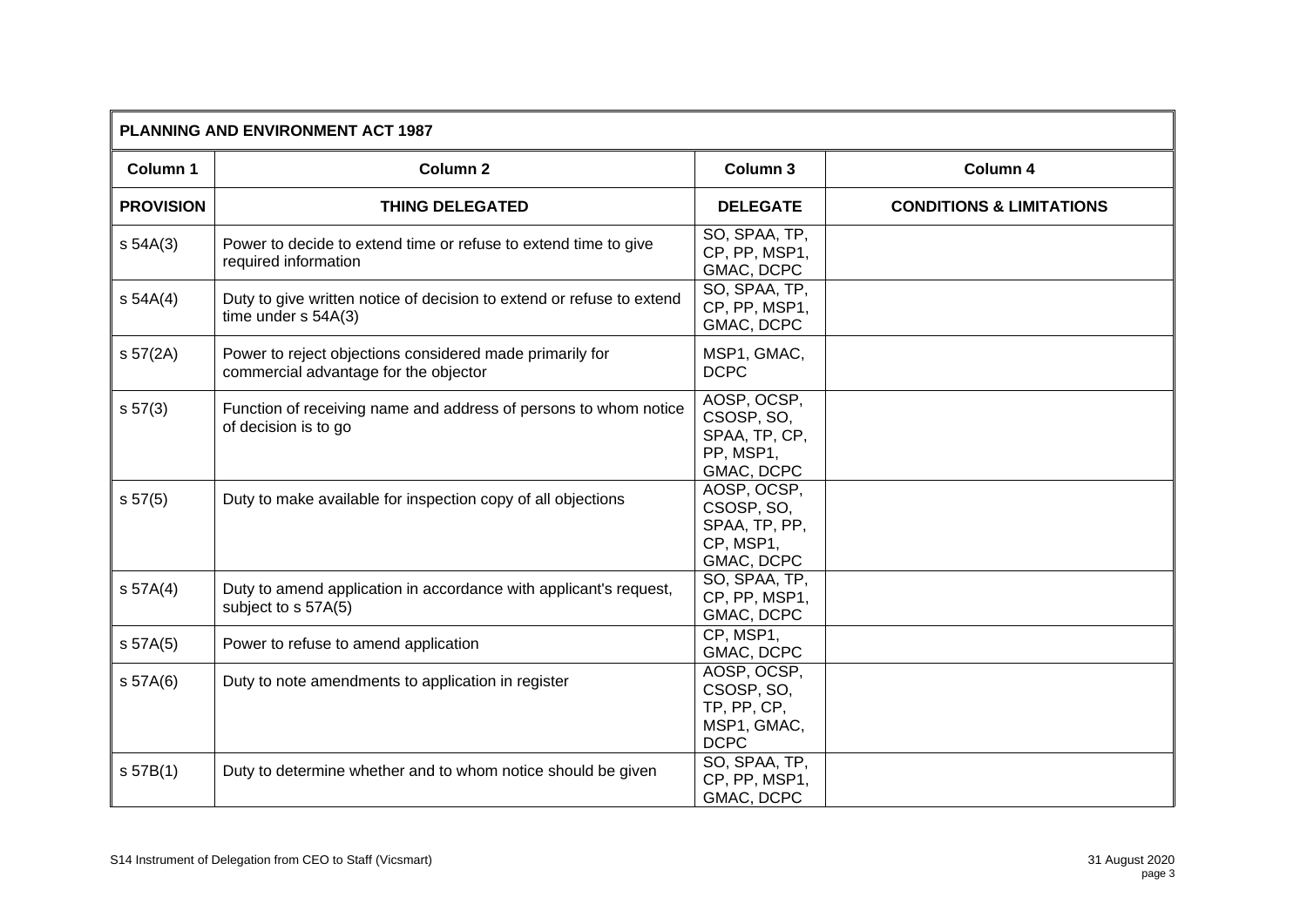| PLANNING AND ENVIRONMENT ACT 1987 |                                                                                                                                                                                |                                              |                                                                                                     |
|-----------------------------------|--------------------------------------------------------------------------------------------------------------------------------------------------------------------------------|----------------------------------------------|-----------------------------------------------------------------------------------------------------|
| Column 1                          | <b>Column 2</b>                                                                                                                                                                | Column 3                                     | Column 4                                                                                            |
| <b>PROVISION</b>                  | <b>THING DELEGATED</b>                                                                                                                                                         | <b>DELEGATE</b>                              | <b>CONDITIONS &amp; LIMITATIONS</b>                                                                 |
| S 57B(2)                          | Duty to consider certain matters in determining whether notice<br>should be given                                                                                              | SO, SPAA, TP,<br>CP, PP, MSP1,<br>GMAC, DCPC |                                                                                                     |
| s 57C(1)                          | Duty to give copy of amended application to referral authority                                                                                                                 | SO, SPAA, TP,<br>CP, PP, MSP1,<br>GMAC, DCPC |                                                                                                     |
| s 58                              | Duty to consider every application for a permit                                                                                                                                | SO, SPAA, TP,<br>CP, PP, MSP1,<br>GMAC, DCPC |                                                                                                     |
| s 58A                             | Power to request advice from the Planning Application Committee                                                                                                                | MSP1, GMAC,<br><b>DCPC</b>                   |                                                                                                     |
| s 59(1)                           | Power to decide an application without delay                                                                                                                                   | SO, SPAA, TP,<br>CP, PP, MSP1,<br>GMAC, DCPC |                                                                                                     |
| s 60(1)(a)                        | Duty to consider the relevant planning scheme                                                                                                                                  | SO, SPAA, TP,<br>CP, PP, MSP1,<br>GMAC, DCPC | Note: VicSmart applications are exempt from<br>the requirements of $s 60(1)(b)$ , (c), (e) and (f). |
| s 60(1)(d)                        | Duty to consider any decision and comments of a referral authority<br>which has been received                                                                                  | SO, SPAA, TP,<br>CP, PP, MSP1,<br>GMAC, DCPC | Note: VicSmart applications are exempt from<br>the requirements of $s 60(1)(b)$ , (c), (e) and (f). |
| s 60(1A)(a)                       | Power to consider certain matters before deciding on application<br>any significant social and economic effects of the use or<br>development for which the application is made | SO, SPAA, TP,<br>CP, PP, MSP1,<br>GMAC, DCPC | Note: VicSmart applications are exempt from<br>the requirements of $s 60(1A)(b) - (h)$ and (j).     |
| \$60(1A)(i)                       | Power to consider any agreement made pursuant to s 173                                                                                                                         | SO, SPAA, TP,<br>CP, PP, MSP1,<br>GMAC, DCPC | Note: VicSmart applications are exempt from<br>the requirements of $s$ 60(1A)(b) – (h) and (j).     |
| \$60(1B)                          | Duty to consider the number of objectors in considering whether<br>use or development may have significant social effect                                                       | SO, SPAA, TP,<br>CP, PP, MSP1,<br>GMAC, DCPC |                                                                                                     |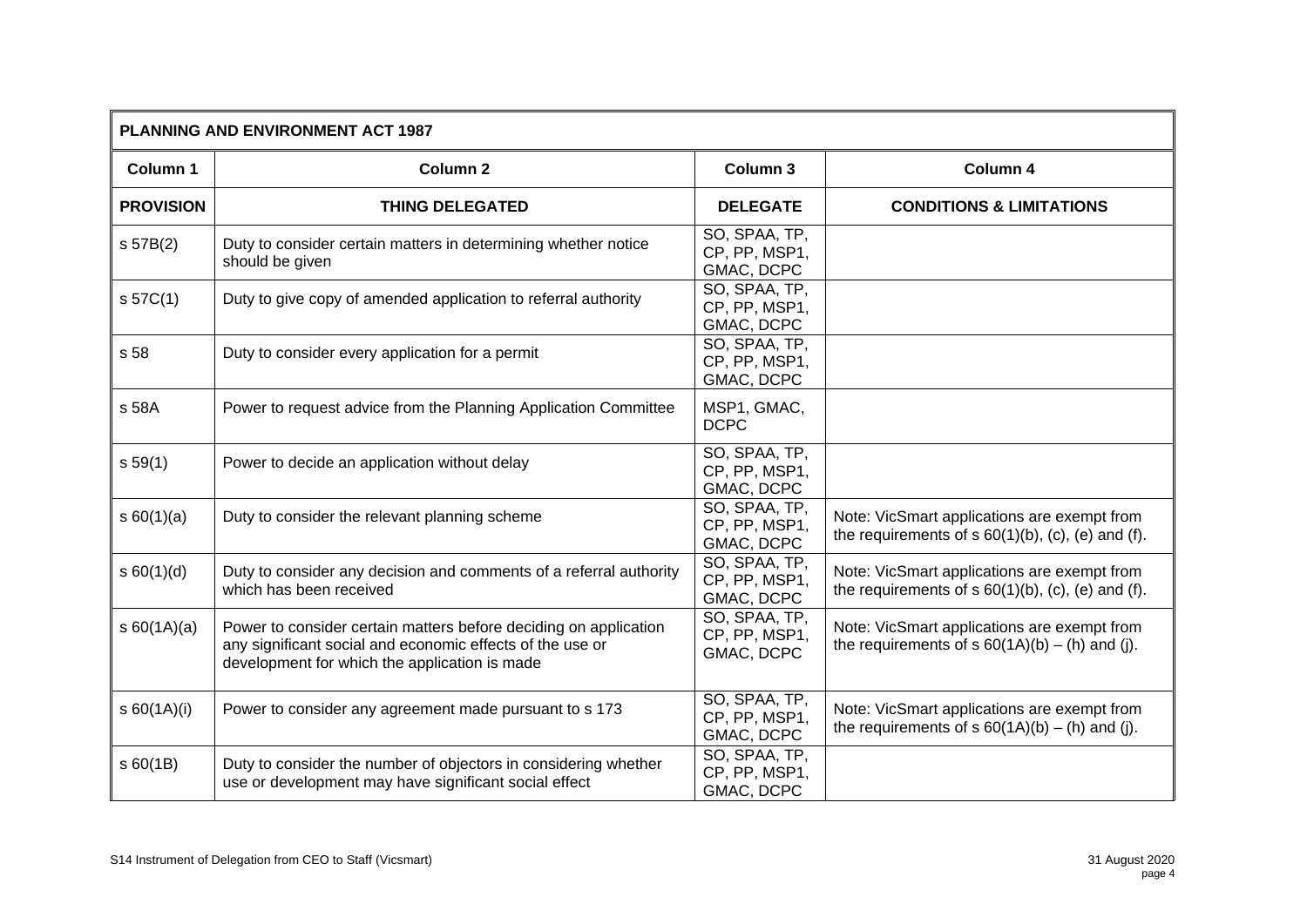| <b>PLANNING AND ENVIRONMENT ACT 1987</b> |                                                                                                                                                                |                                              |                                                                                                                           |
|------------------------------------------|----------------------------------------------------------------------------------------------------------------------------------------------------------------|----------------------------------------------|---------------------------------------------------------------------------------------------------------------------------|
| Column 1                                 | Column <sub>2</sub>                                                                                                                                            | Column 3                                     | Column 4                                                                                                                  |
| <b>PROVISION</b>                         | <b>THING DELEGATED</b>                                                                                                                                         | <b>DELEGATE</b>                              | <b>CONDITIONS &amp; LIMITATIONS</b>                                                                                       |
| s 61(1)                                  | Power to determine permit application, either to decide to grant a<br>permit, to decide to grant a permit with conditions or to refuse a<br>permit application | SO, PP, SPAA,<br>CP, MSP1,<br>GMAC, DCPC     | The permit must not be inconsistent with a<br>cultural heritage management plan under the<br>Aboriginal Heritage Act 2006 |
| s61(2)                                   | Duty to decide to refuse to grant a permit if a relevant determining<br>referral authority objects to grant of permit                                          | PP, SPAA, CP,<br>MSP1, GMAC,<br><b>DCPC</b>  |                                                                                                                           |
| s 61(2A)                                 | Power to decide to refuse to grant a permit if a relevant<br>recommending referral authority objects to the grant of permit                                    | PP, SPAA, CP,<br>MSP1, GMAC,<br><b>DCPC</b>  |                                                                                                                           |
| s 61(3)(a)                               | Duty not to decide to grant a permit to use coastal Crown land<br>without Minister's consent                                                                   | Not Delegated                                |                                                                                                                           |
| s 61(3)(b)                               | Duty to refuse to grant the permit without the Minister's consent                                                                                              | Not Delegated                                |                                                                                                                           |
| s 61(4)                                  | Duty to refuse to grant the permit if grant would authorise a breach<br>of a registered restrictive covenant                                                   | PP, SPAA, CP,<br>MSP1, GMAC,<br><b>DCPC</b>  |                                                                                                                           |
| s62(1)                                   | Duty to include certain conditions in deciding to grant a permit                                                                                               | SO, SPAA, TP,<br>CP, PP, MSP1,<br>GMAC, DCPC |                                                                                                                           |
| s62(2)                                   | Power to include other conditions                                                                                                                              | SO, SPAA, TP,<br>CP, PP, MSP1,<br>GMAC, DCPC |                                                                                                                           |
| s62(4)                                   | Duty to ensure conditions are consistent with paragraphs (a), (b)<br>and $(c)$                                                                                 | SO, SPAA, TP,<br>CP, PP, MSP1,<br>GMAC, DCPC |                                                                                                                           |
| $s \ 62(5)(a)$                           | Power to include a permit condition to implement an approved<br>development contributions plan or an approved infrastructure<br>contributions plan             | SO, SPAA, TP,<br>CP, PP, MSP1,<br>GMAC, DCPC |                                                                                                                           |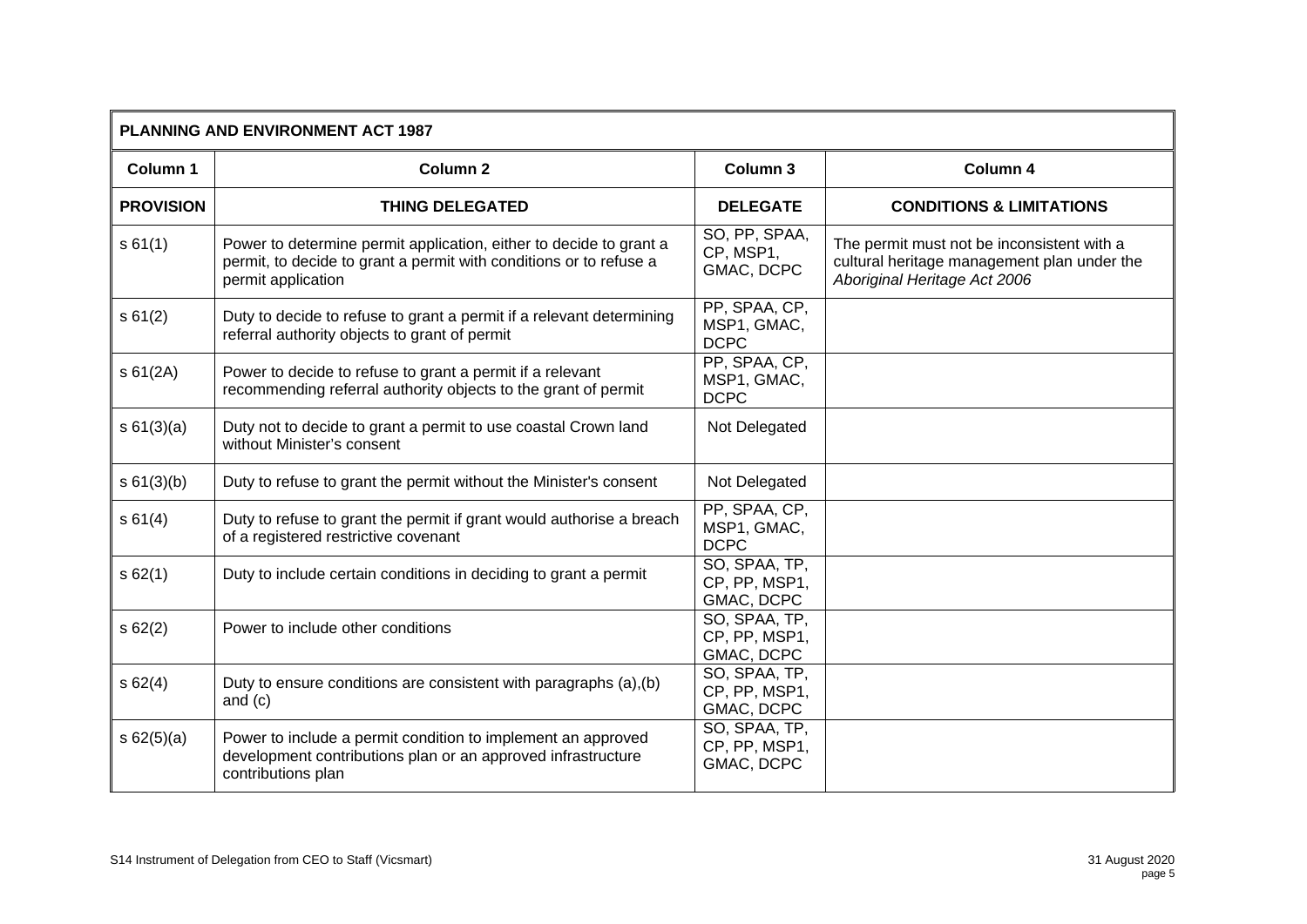| <b>PLANNING AND ENVIRONMENT ACT 1987</b> |                                                                                                                                                                                                                                                      |                                              |                                                                                            |
|------------------------------------------|------------------------------------------------------------------------------------------------------------------------------------------------------------------------------------------------------------------------------------------------------|----------------------------------------------|--------------------------------------------------------------------------------------------|
| Column 1                                 | Column <sub>2</sub>                                                                                                                                                                                                                                  | Column 3                                     | Column 4                                                                                   |
| <b>PROVISION</b>                         | <b>THING DELEGATED</b>                                                                                                                                                                                                                               | <b>DELEGATE</b>                              | <b>CONDITIONS &amp; LIMITATIONS</b>                                                        |
| s 62(5)(b)                               | Power to include a permit condition that specified works be<br>provided on or to the land or paid for in accordance with s 173<br>agreement                                                                                                          | SO, SPAA, TP,<br>CP, PP, MSP1,<br>GMAC, DCPC |                                                                                            |
| s 62(5)(c)                               | Power to include a permit condition that specified works be<br>provided or paid for by the applicant                                                                                                                                                 | SO, SPAA, TP,<br>CP, PP, MSP1,<br>GMAC, DCPC |                                                                                            |
| s 62(6)(a)                               | Duty not to include a permit condition requiring a person to pay an<br>amount for or provide works except in accordance with s 46N(1),<br>46GV(7) or 62(5)                                                                                           | SO, SPAA, TP,<br>CP, PP, MSP1,<br>GMAC, DCPC |                                                                                            |
| s 62(6)(b)                               | Duty not to include a permit condition requiring a person to pay an<br>amount for or provide works except a condition that a planning<br>scheme requires to be included as referred to in s 62(1)(a)                                                 | SO, SPAA, TP,<br>CP, PP, MSP1,<br>GMAC, DCPC |                                                                                            |
| s 63                                     | Duty to issue the permit where made a decision in favour of the<br>application (if no one has objected)                                                                                                                                              | SO, SPAA, TP,<br>CP, PP, MSP1,<br>GMAC, DCPC |                                                                                            |
| s64(5)                                   | Duty to give each objector a copy of an exempt decision                                                                                                                                                                                              | SO, SPAA, TP,<br>CP, PP, MSP1,<br>GMAC, DCPC | Note: VicSmart applications are exempt from<br>requirements of $s$ 64(1), (2) and (3)      |
|                                          |                                                                                                                                                                                                                                                      |                                              | This provision applies also to a decision to grant<br>an amendment to a permit - see s 75  |
| s 64A                                    | Duty not to issue permit until the end of a period when an<br>application for review may be lodged with VCAT or until VCAT has<br>determined the application, if a relevant recommending referral<br>authority has objected to the grant of a permit | SO, SPAA, TP,<br>CP, PP, MSP1,<br>GMAC, DCPC | This provision applies also to a decision to grant<br>an amendment to a permit - see s 75A |
| s65(1)                                   | Duty to give notice of refusal to grant permit to applicant and<br>person who objected under s 57                                                                                                                                                    | SO, SPAA, TP,<br>CP, PP, MSP1,<br>GMAC, DCPC |                                                                                            |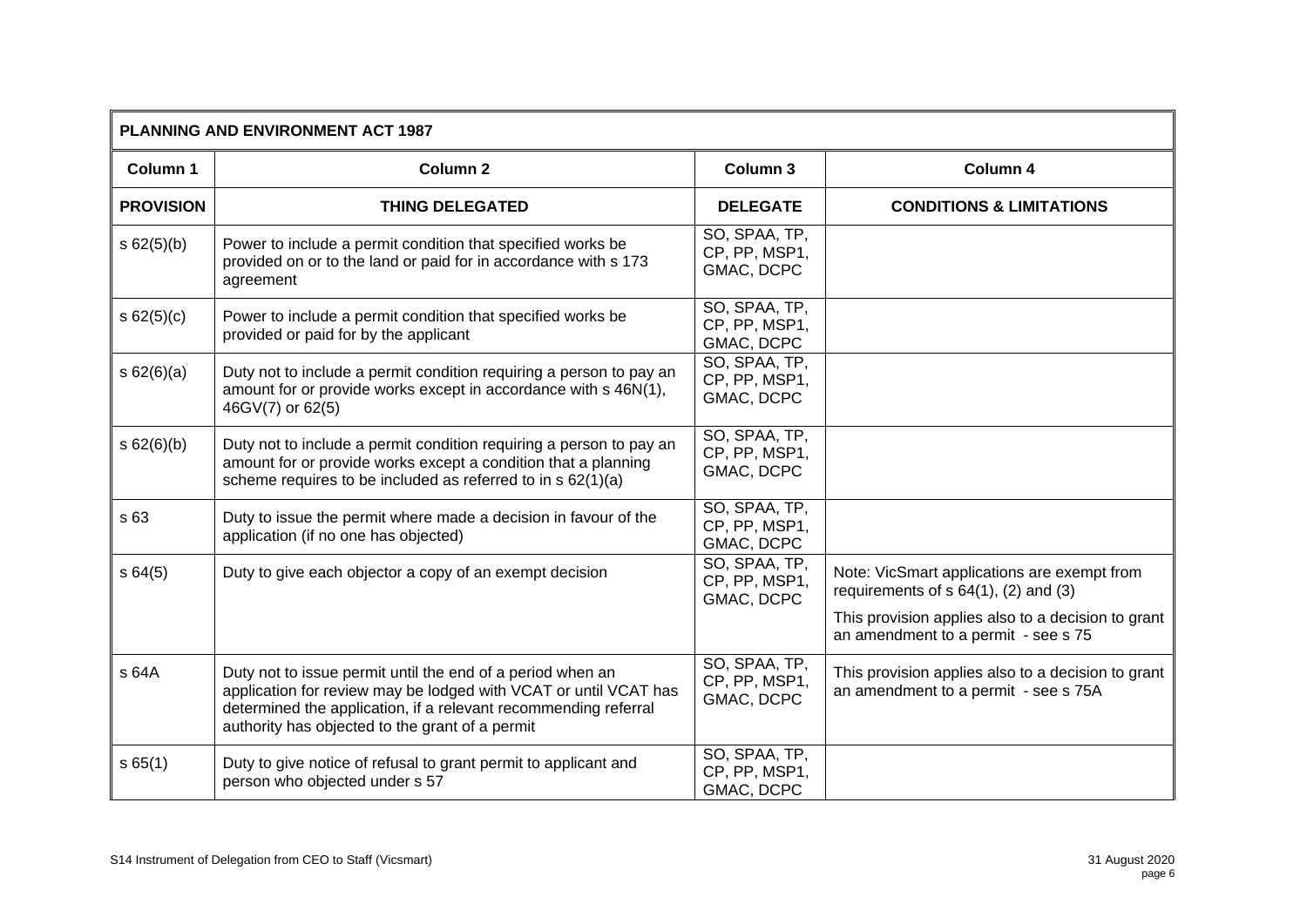| <b>PLANNING AND ENVIRONMENT ACT 1987</b> |                                                                                                                                                                                              |                                                                       |                                                                                                                                                                                                                         |
|------------------------------------------|----------------------------------------------------------------------------------------------------------------------------------------------------------------------------------------------|-----------------------------------------------------------------------|-------------------------------------------------------------------------------------------------------------------------------------------------------------------------------------------------------------------------|
| Column 1                                 | Column <sub>2</sub>                                                                                                                                                                          | Column 3                                                              | Column 4                                                                                                                                                                                                                |
| <b>PROVISION</b>                         | <b>THING DELEGATED</b>                                                                                                                                                                       | <b>DELEGATE</b>                                                       | <b>CONDITIONS &amp; LIMITATIONS</b>                                                                                                                                                                                     |
| s66(1)                                   | Duty to give notice under ss 64 or 65 and copy permit to relevant<br>determining referral authorities                                                                                        | AOSP, OCSP,<br>CSOSP, SO,<br>SPAA, TP, CP,<br>PP,                     |                                                                                                                                                                                                                         |
|                                          |                                                                                                                                                                                              | MSP1, GMAC,<br><b>DCPC</b>                                            |                                                                                                                                                                                                                         |
| $s66(2)$ & (3)                           | Duty to give a recommending referral authority notice of its decision<br>to grant a permit in the specified circumstances, and include any<br>conditions to which the permit will be subject | SO, SPAA, TP,<br>CP, PP, MSP1,<br>GMAC, DCPC                          | If the recommending referral authority objected<br>to the grant of the permit or the responsible<br>authority decided not to include a condition on<br>the permit recommended by the recommending<br>referral authority |
| $s66(4)$ & $(5)$                         | Duty to give a recommending referral authority notice of its decision<br>to refuse to grant a permit in the circumstances specified, and<br>include the information required under s 66(5)   | SO, SPAA, TP,<br>CP, PP, MSP1,<br>GMAC, DCPC                          | If the recommending referral authority objected<br>to the grant of the permit or the recommending<br>referral authority recommended that a permit<br>condition be included on the permit                                |
| s66(6)                                   | Duty to give a recommending referral authority a copy of any permit<br>which Council decides to grant and a copy of any notice given<br>under ss 64 or 65                                    | AOSP, OCSP,<br>CSOSP,<br>SO, SPAA, TP,<br>CP, PP, MSP1,<br>GMAC, DCPC | If the recommending referral authority did not<br>object to the grant of the permit or the<br>recommending referral authority did not<br>recommend that a condition be included on the<br>permit                        |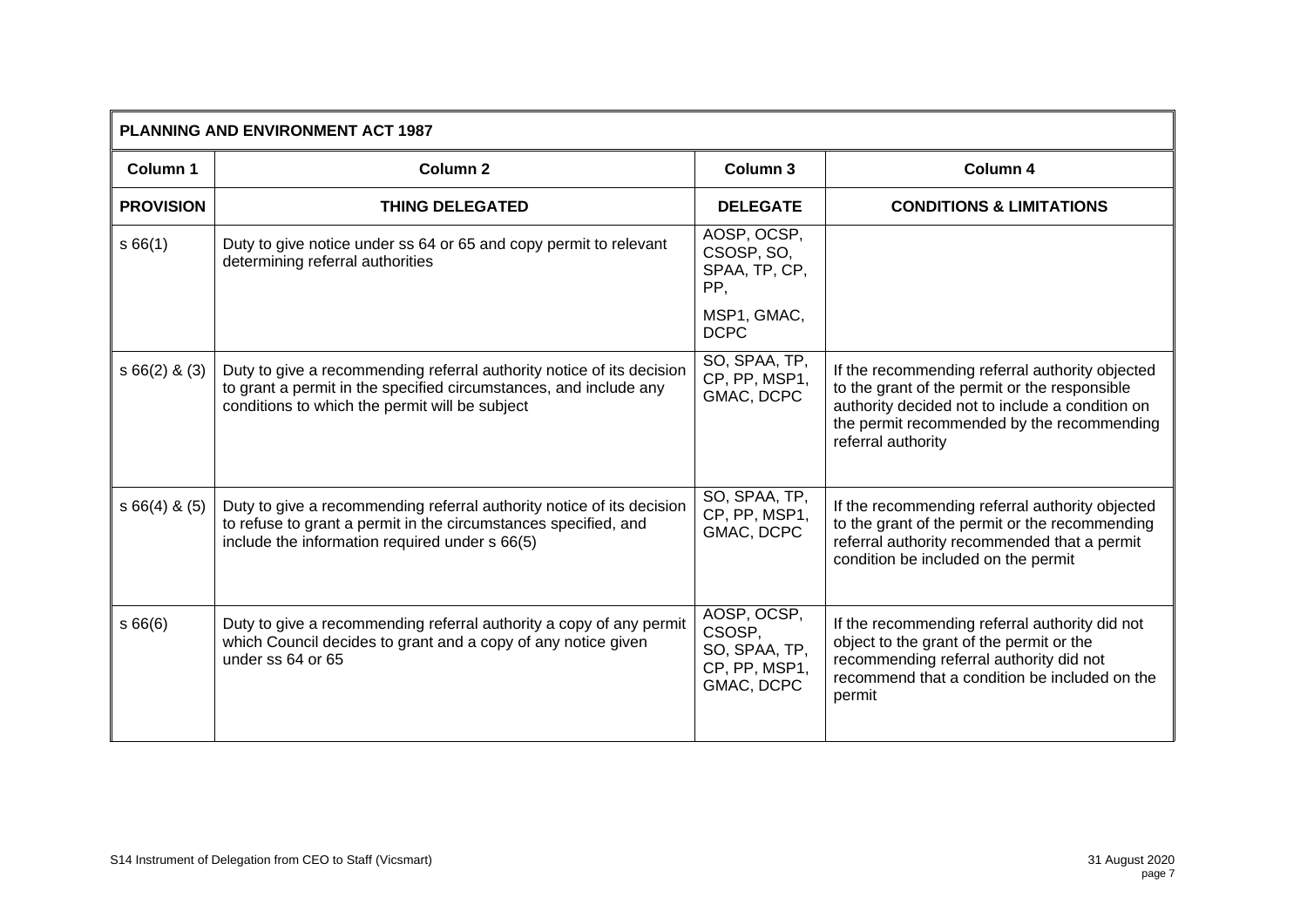| PLANNING AND ENVIRONMENT ACT 1987 |                                                                                    |                                                                       |                                     |
|-----------------------------------|------------------------------------------------------------------------------------|-----------------------------------------------------------------------|-------------------------------------|
| Column 1                          | <b>Column 2</b>                                                                    | Column 3                                                              | Column 4                            |
| <b>PROVISION</b>                  | <b>THING DELEGATED</b>                                                             | <b>DELEGATE</b>                                                       | <b>CONDITIONS &amp; LIMITATIONS</b> |
| s69(1)                            | Function of receiving application for extension of time of permit                  | AOSP, OCSP,<br>CSOSP,<br>SO, SPAA, TP,<br>CP, PP, MSP1,<br>GMAC, DCPC |                                     |
| \$69(1A)                          | Function of receiving application for extension of time to complete<br>development | AOSP, OCSP,<br>CSOSP, SO,<br>SPAA, TP, CP,<br>PP, MSP1,<br>GMAC, DCPC |                                     |
| s69(2)                            | Power to extend time                                                               | SO, SPAA, TP,<br>CP, PP, MSP1,<br>GMAC, DCPC                          |                                     |
| s 70                              | Duty to make copy permit available for inspection                                  | AOSP, OCSP,<br>CSOSP, SO,<br>SPAA, TP, CP,<br>PP, MSP1,<br>GMAC, DCPC |                                     |
| s 71(1)                           | Power to correct certain mistakes                                                  | SO, SPAA, TP,<br>CP, PP, MSP1,<br>GMAC, DCPC                          |                                     |
| s 71(2)                           | Duty to note corrections in register                                               | AOSP, OCSP,<br>CSOSP, SO,<br>SPAA, TP,CP,<br>PP, MSP1,<br>GMAC, DCPC  |                                     |
| s 73                              | Power to decide to grant amendment subject to conditions                           | SO, SPAA, TP,<br>CP, PP, MSP1,<br>GMAC, DCPC                          |                                     |
| s 74                              | Duty to issue amended permit to applicant if no objectors                          | SO, SPAA, TP,<br>CP, PP, MSP1,<br>GMAC, DCPC                          |                                     |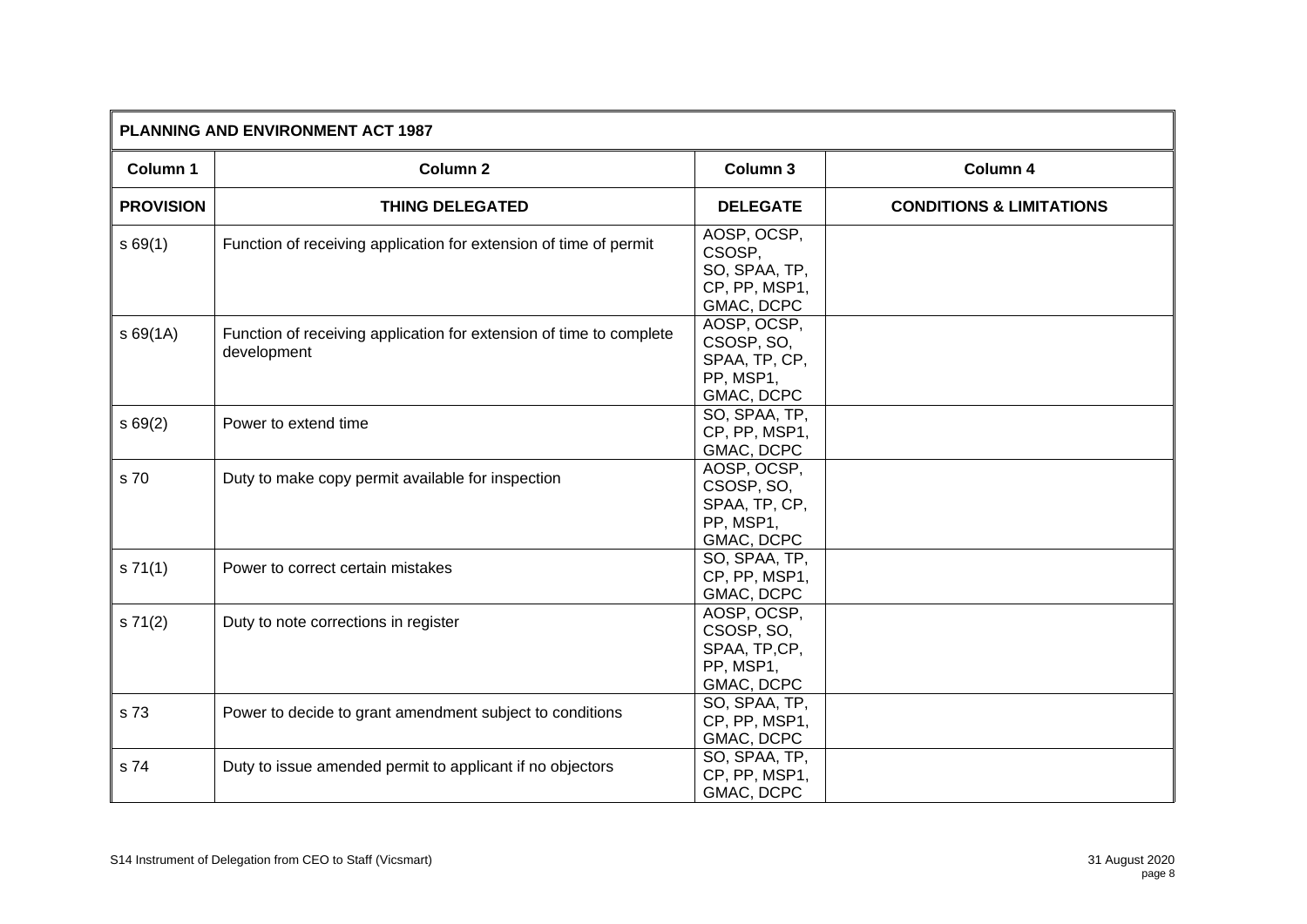| <b>PLANNING AND ENVIRONMENT ACT 1987</b> |                                                                                                                                                                                                              |                                                                       |                                                                                                                                                                                                                                     |
|------------------------------------------|--------------------------------------------------------------------------------------------------------------------------------------------------------------------------------------------------------------|-----------------------------------------------------------------------|-------------------------------------------------------------------------------------------------------------------------------------------------------------------------------------------------------------------------------------|
| Column 1                                 | Column <sub>2</sub>                                                                                                                                                                                          | <b>Column 3</b>                                                       | Column 4                                                                                                                                                                                                                            |
| <b>PROVISION</b>                         | <b>THING DELEGATED</b>                                                                                                                                                                                       | <b>DELEGATE</b>                                                       | <b>CONDITIONS &amp; LIMITATIONS</b>                                                                                                                                                                                                 |
| s 76                                     | Duty to give applicant and objectors notice of decision to refuse to<br>grant amendment to permit                                                                                                            | SO, SPAA, TP,<br>CP, PP, MSP1,<br>GMAC, DCPC                          |                                                                                                                                                                                                                                     |
| S 76A(1)                                 | Duty to give relevant determining referral authorities copy of<br>amended permit and copy of notice                                                                                                          | AOSP, OCSP,<br>CSOSP, SO,<br>SPAA, TP, CP,<br>PP, MSP1,<br>GMAC, DCPC |                                                                                                                                                                                                                                     |
| s 76A(2) &<br>(3)                        | Duty to give a recommending referral authority notice of its decision<br>to grant an amendment to a permit in the circumstances specified,<br>and include any conditions to which the permit will be subject | SO, SPAA, TP,<br>CP, PP, MSP1,<br>GMAC, DCPC                          | If the recommending referral authority objected<br>to the amendment of the permit or the<br>responsible authority decided not to include a<br>condition on the amended permit recommended<br>by the recommending referral authority |
| $S$ 76A(4) &<br>(5)                      | Duty to give a recommending referral authority notice of its decision<br>to refuse to grant an amendment to a permit in the circumstances<br>specified, and include the information required under s 76A(5)  | SO, SPAA, TP,<br>CP, PP, MSP1,<br>GMAC, DCPC                          | If the recommending referral authority objected<br>to the amendment of the permit or the<br>recommending referral authority recommended<br>that a permit condition be included on the<br>amended permit                             |
| s 76A(6)                                 | Duty to give a recommending referral authority a copy of any<br>amended permit which Council decides to grant and a copy of any<br>notice given under ss 64 or 76                                            | AOSP, OCSP,<br>CSOSP, SO,<br>SPAA, TP, CP,<br>PP, MSP1,<br>GMAC, DCPC | If the recommending referral authority did not<br>object to the amendment of the permit or the<br>recommending referral authority did not<br>recommend a condition be included on the<br>amended permit                             |
| s 76D                                    | Duty to comply with direction of Minister to issue amended permit                                                                                                                                            | MSP1, GMAC,<br><b>DCPC</b>                                            |                                                                                                                                                                                                                                     |
| s 83                                     | Function of being respondent to an appeal                                                                                                                                                                    | SO, SPAA, TP,<br>PP, CP, MSP1,<br>GMAC, DCPC                          |                                                                                                                                                                                                                                     |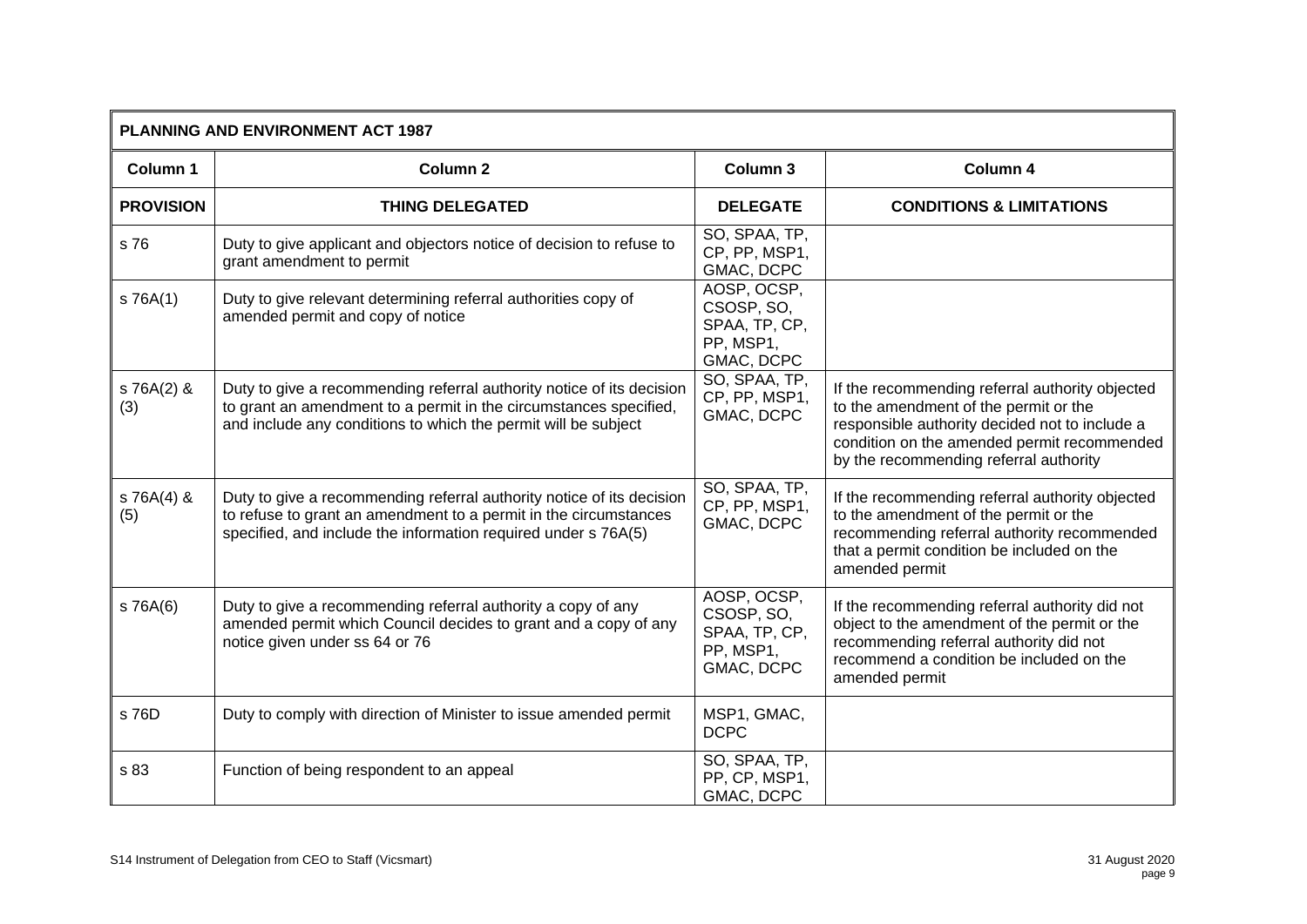| <b>PLANNING AND ENVIRONMENT ACT 1987</b> |                                                                                                                                          |                                                                       |                                     |
|------------------------------------------|------------------------------------------------------------------------------------------------------------------------------------------|-----------------------------------------------------------------------|-------------------------------------|
| Column 1                                 | <b>Column 2</b>                                                                                                                          | Column 3                                                              | Column 4                            |
| <b>PROVISION</b>                         | <b>THING DELEGATED</b>                                                                                                                   | <b>DELEGATE</b>                                                       | <b>CONDITIONS &amp; LIMITATIONS</b> |
| s 83B                                    | Duty to give or publish notice of application for review                                                                                 | SO, TP, SPAA,<br>CP, PP, MSP1,<br>GMAC, DCPC                          |                                     |
| s 84(1)                                  | Power to decide on an application at any time after an appeal is<br>lodged against failure to grant a permit                             | PP, SPAA, CP,<br>MSP1, GMAC,<br><b>DCPC</b>                           |                                     |
| s 84(2)                                  | Duty not to issue a permit or notice of decision or refusal after an<br>application is made for review of a failure to grant a permit    | PP, SPAA, CP,<br>MSP1, GMAC,<br><b>DCPC</b>                           |                                     |
| s 84(3)                                  | Duty to tell principal registrar if decide to grant a permit after an<br>application is made for review of its failure to grant a permit | PP, SPAA, CP,<br>MSP1, GMAC,<br><b>DCPC</b>                           |                                     |
| s 84(6)                                  | Duty to issue permit on receipt of advice                                                                                                | SO, SPAA, TP,<br>CP, PP, MSP1,<br>GMAC, DCPC                          |                                     |
| s 84AB                                   | Power to agree to confining a review by the Tribunal                                                                                     | SO, SPAA, TP,<br>PP, CP, MSP1,<br>GMAC, DCPC                          |                                     |
| s 86                                     | Duty to issue a permit at order of Tribunal                                                                                              | SO, SPAA, TP,<br>CP, PP, MSP1,<br>GMAC, DCPC                          |                                     |
| s 87(3)                                  | Power to apply to VCAT for the cancellation or amendment of a<br>permit                                                                  | SPAA, CP,<br>SPCO, TLPC,<br>CCC, MSP1,<br>GMAC, DCPC                  |                                     |
| $s \ 90(1)$                              | Function of being heard at hearing of request for cancellation or<br>amendment of a permit                                               | PIO, TLPC.<br>SPCO, SPAA,<br>TP, PP, CP,<br>CCC, MSP1,<br>GMAC, DCPC, |                                     |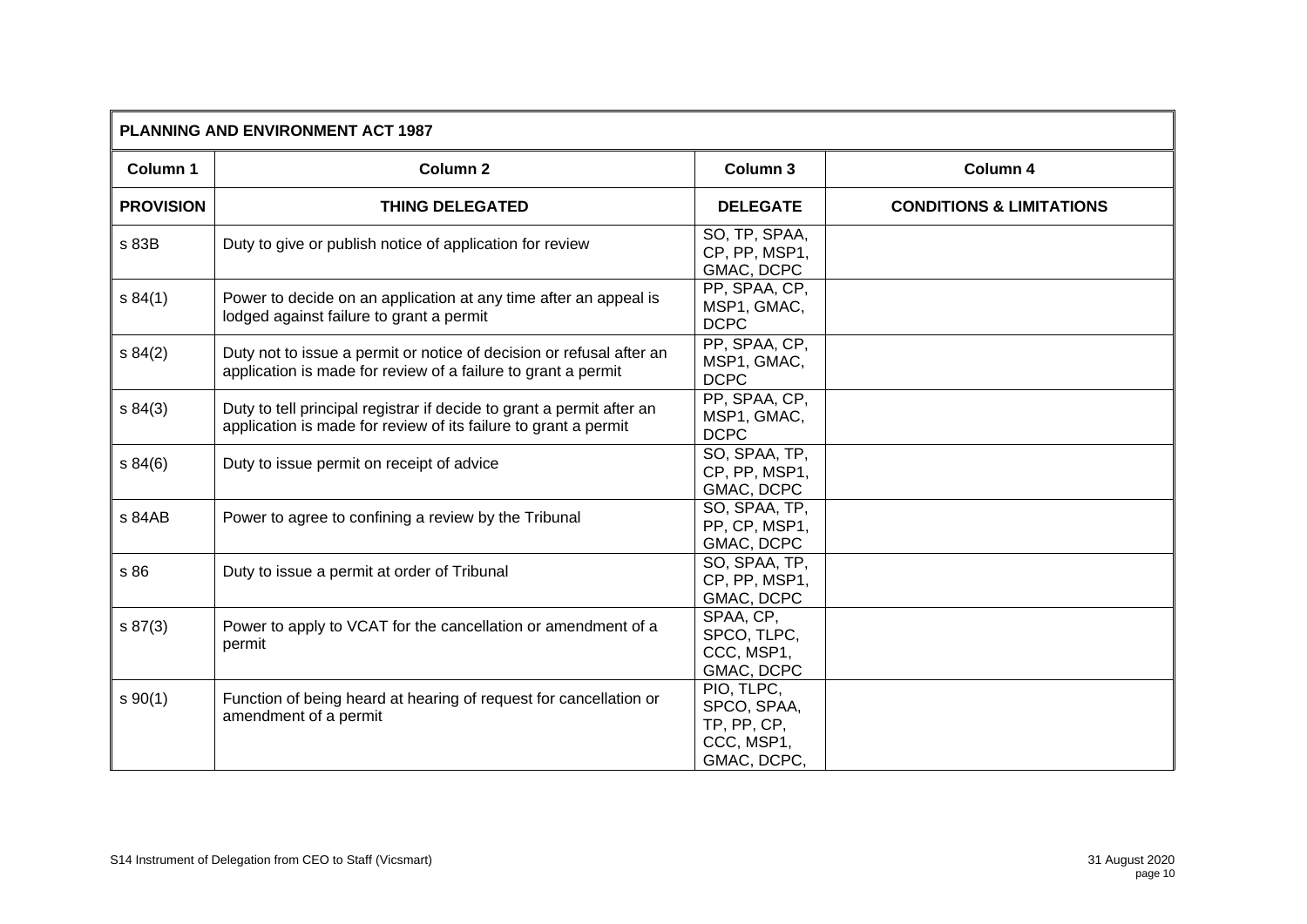| PLANNING AND ENVIRONMENT ACT 1987 |                                                                                                               |                                                                      |                                     |
|-----------------------------------|---------------------------------------------------------------------------------------------------------------|----------------------------------------------------------------------|-------------------------------------|
| Column 1                          | <b>Column 2</b>                                                                                               | Column 3                                                             | Column 4                            |
| <b>PROVISION</b>                  | <b>THING DELEGATED</b>                                                                                        | <b>DELEGATE</b>                                                      | <b>CONDITIONS &amp; LIMITATIONS</b> |
| $s \, 91(2)$                      | Duty to comply with the directions of VCAT                                                                    | PIO, TLPC,<br>SPCO, SPAA,<br>TP, PP, CP,<br>CCC, MSP1,<br>GMAC, DCPC |                                     |
| $s \, 91(2A)$                     | Duty to issue amended permit to owner if Tribunal so directs                                                  | SO, SPAA, TP,<br>CP, PP, MSP1,<br>GMAC, DCPC                         |                                     |
| s 92                              | Duty to give notice of cancellation/amendment of permit by VCAT<br>to persons entitled to be heard under s 90 | SO, TP, SPAA,<br>PP, CP, MSP1,<br>GMAC, DCPC                         |                                     |
| $s \, 93(2)$                      | Duty to give notice of VCAT order to stop development                                                         | SPAA, PIO,<br>TLPC, PP, CP,<br>CCC, SPCO,<br>MSP1, GMAC,<br>DCPC,    |                                     |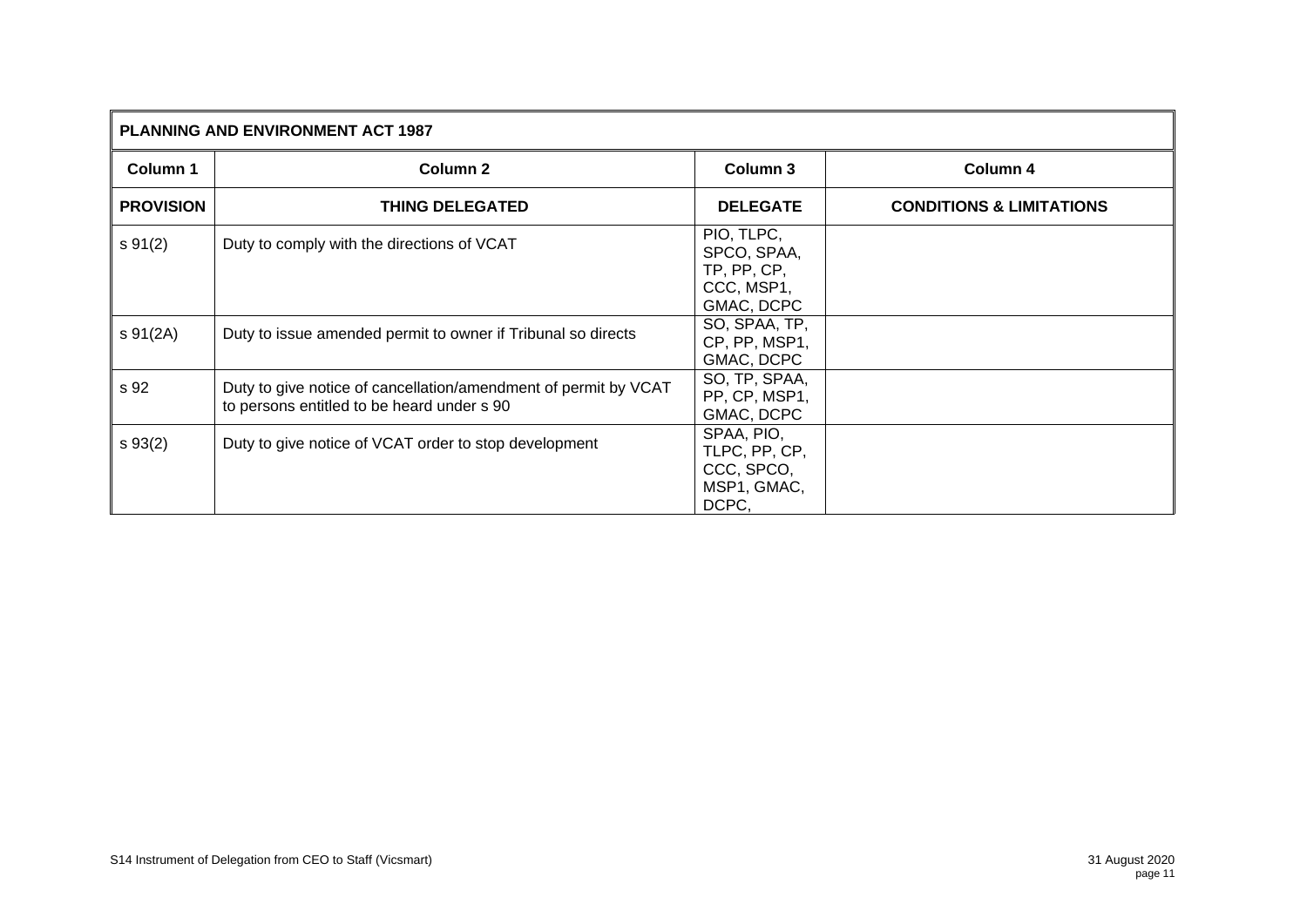| <b>PLANNING AND ENVIRONMENT REGULATIONS 2015</b> |                                                                                                                                                                                                |                                              |                                   |  |  |
|--------------------------------------------------|------------------------------------------------------------------------------------------------------------------------------------------------------------------------------------------------|----------------------------------------------|-----------------------------------|--|--|
| Column 1                                         | Column 2                                                                                                                                                                                       | Column 3                                     | Column 4                          |  |  |
| <b>PROVISION</b>                                 | <b>THING DELEGATED</b>                                                                                                                                                                         | <b>DELEGATE</b>                              | <b>CONDITIONS AND LIMITATIONS</b> |  |  |
| r 21                                             | Power of responsible authority to require a permit applicant to<br>verify information in an application for a permit or to amend a<br>permit or any information provided under s 54 of the Act | SO, TP, SPAA,<br>PP, CP, MSP1,<br>GMAC, DCPC |                                   |  |  |